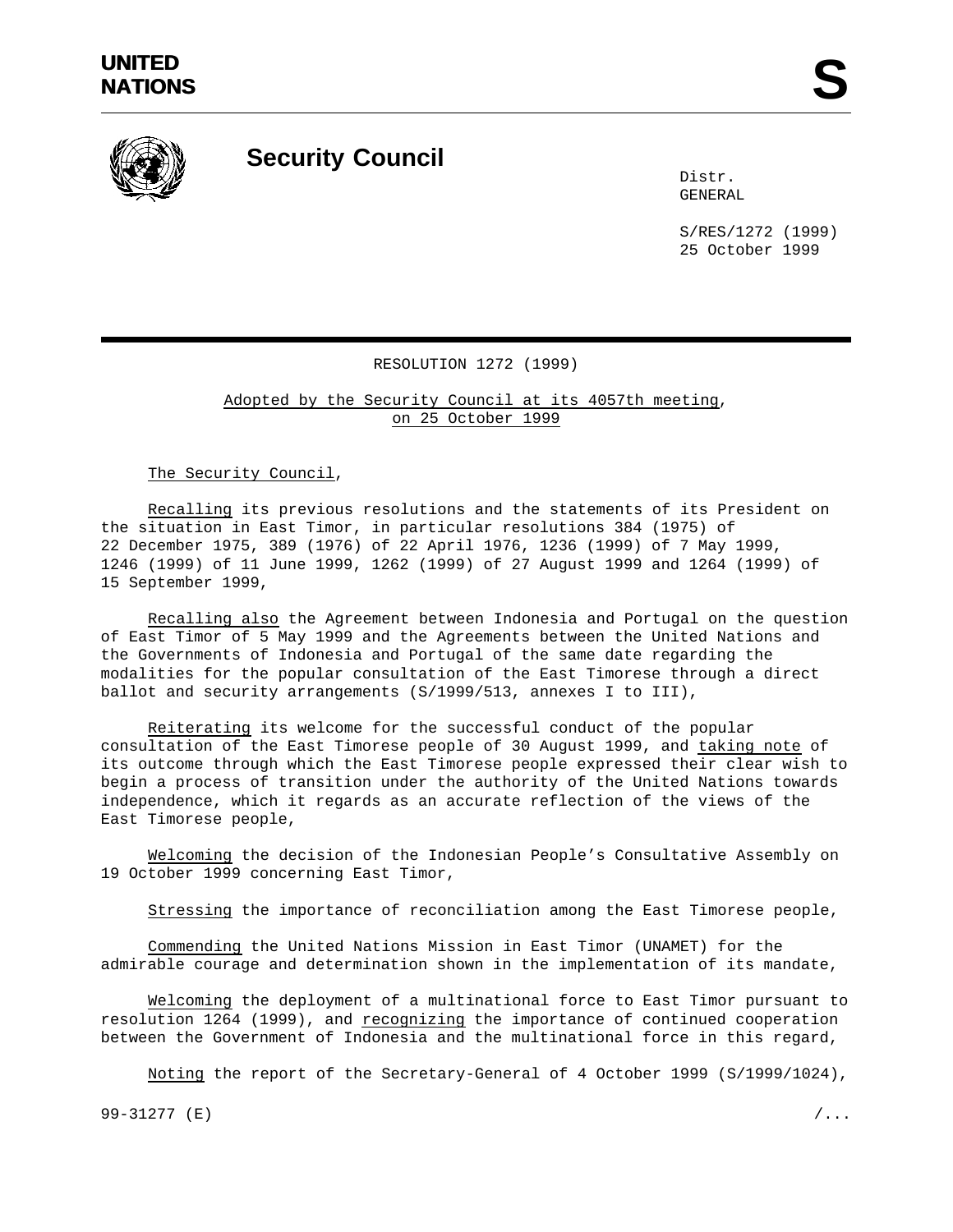Noting with satisfaction the successful outcome of the trilateral meeting held on 28 September 1999, as outlined in the report of the Secretary-General,

Deeply concerned by the grave humanitarian situation resulting from violence in East Timor and the large-scale displacement and relocation of East Timorese civilians, including large numbers of women and children,

Reaffirming the need for all parties to ensure that the rights of refugees and displaced persons are protected, and that they are able to return voluntarily in safety and security to their homes,

Reaffirming respect for the sovereignty and territorial integrity of Indonesia,

Noting the importance of ensuring the security of the boundaries of East Timor, and noting in this regard the expressed intention of the Indonesian authorities to cooperate with the multinational force deployed pursuant to resolution 1264 (1999) and with the United Nations Transitional Administration in East Timor,

Expressing its concern at reports indicating that systematic, widespread and flagrant violations of international humanitarian and human rights law have been committed in East Timor, stressing that persons committing such violations bear individual responsibility, and calling on all parties to cooperate with investigations into these reports,

Recalling the relevant principles contained in the Convention on the Safety of United Nations and Associated Personnel adopted on 9 December 1994,

Determining that the continuing situation in East Timor constitutes a threat to peace and security,

Acting under Chapter VII of the Charter of the United Nations,

Decides to establish, in accordance with the report of the Secretary-General, a United Nations Transitional Administration in East Timor (UNTAET), which will be endowed with overall responsibility for the administration of East Timor and will be empowered to exercise all legislative and executive authority, including the administration of justice;

2. Decides also that the mandate of UNTAET shall consist of the following elements:

(a) To provide security and maintain law and order throughout the territory of East Timor;

(b) To establish an effective administration;

(c) To assist in the development of civil and social services;

(d) To ensure the coordination and delivery of humanitarian assistance, rehabilitation and development assistance;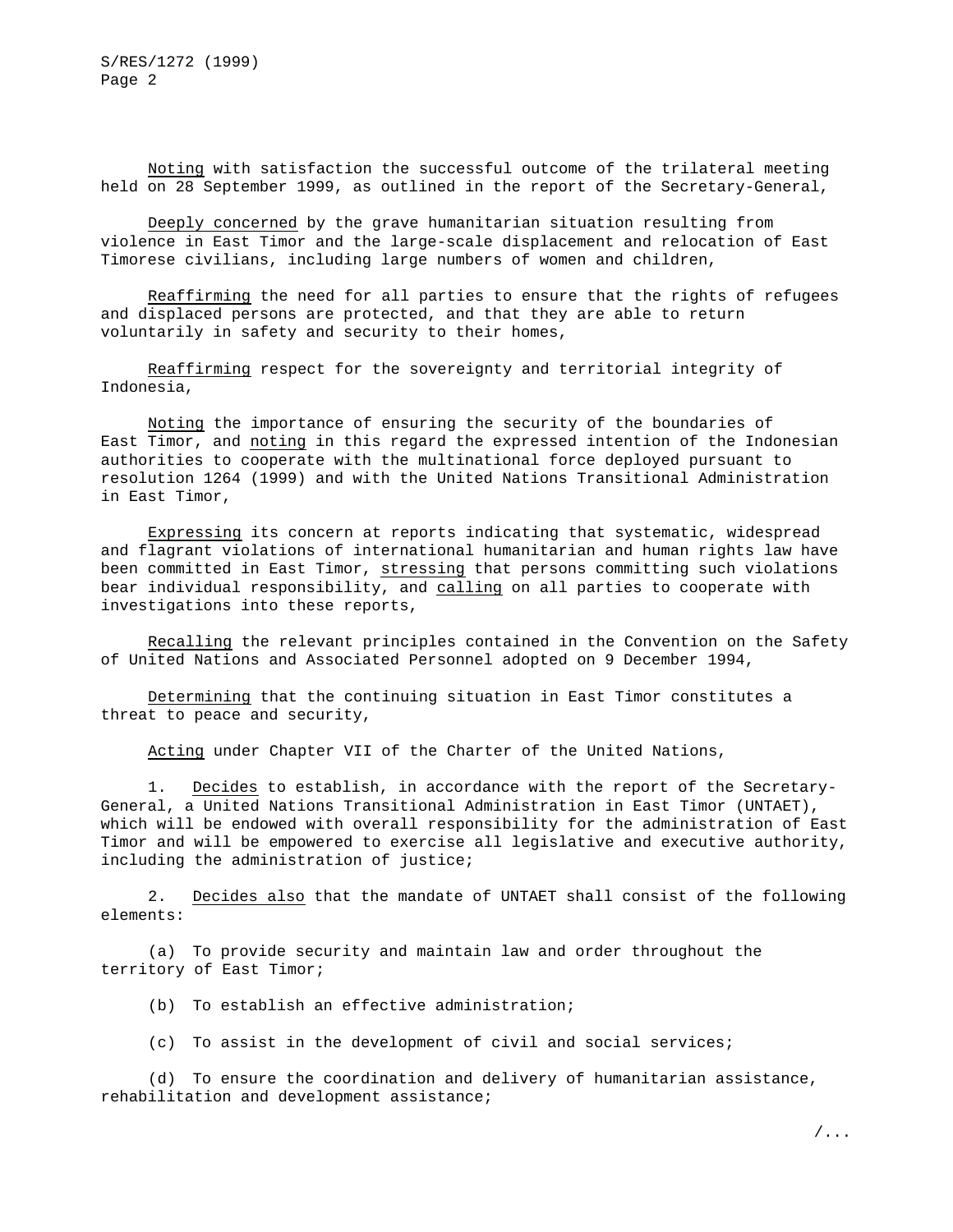(e) To support capacity-building for self-government;

(f) To assist in the establishment of conditions for sustainable development;

3. Decides further that UNTAET will have objectives and a structure along the lines set out in part IV of the report of the Secretary-General, and in particular that its main components will be:

(a) A governance and public administration component, including an international police element with a strength of up to 1,640 officers;

(b) A humanitarian assistance and emergency rehabilitation component;

(c) A military component, with a strength of up to 8,950 troops and up to 200 military observers;

4. Authorizes UNTAET to take all necessary measures to fulfil its mandate;

5. Recognizes that, in developing and performing its functions under its mandate, UNTAET will need to draw on the expertise and capacity of Member States, United Nations agencies and other international organizations, including the international financial institutions;

6. Welcomes the intention of the Secretary-General to appoint a Special Representative who, as the Transitional Administrator, will be responsible for all aspects of the United Nations work in East Timor and will have the power to enact new laws and regulations and to amend, suspend or repeal existing ones;

7. Stresses the importance of cooperation between Indonesia, Portugal and UNTAET in the implementation of this resolution;

8. Stresses the need for UNTAET to consult and cooperate closely with the East Timorese people in order to carry out its mandate effectively with a view to the development of local democratic institutions, including an independent East Timorese human rights institution, and the transfer to these institutions of its administrative and public service functions;

9. Requests UNTAET and the multinational force deployed pursuant to resolution 1264 (1999) to cooperate closely with each other, with a view also to the replacement as soon as possible of the multinational force by the military component of UNTAET, as notified by the Secretary-General having consulted the leadership of the multinational force, taking into account conditions on the ground;

10. Reiterates the urgent need for coordinated humanitarian and reconstruction assistance, and calls upon all parties to cooperate with humanitarian and human rights organizations so as to ensure their safety, the protection of civilians, in particular children, the safe return of refugees and displaced persons and the effective delivery of humanitarian aid;